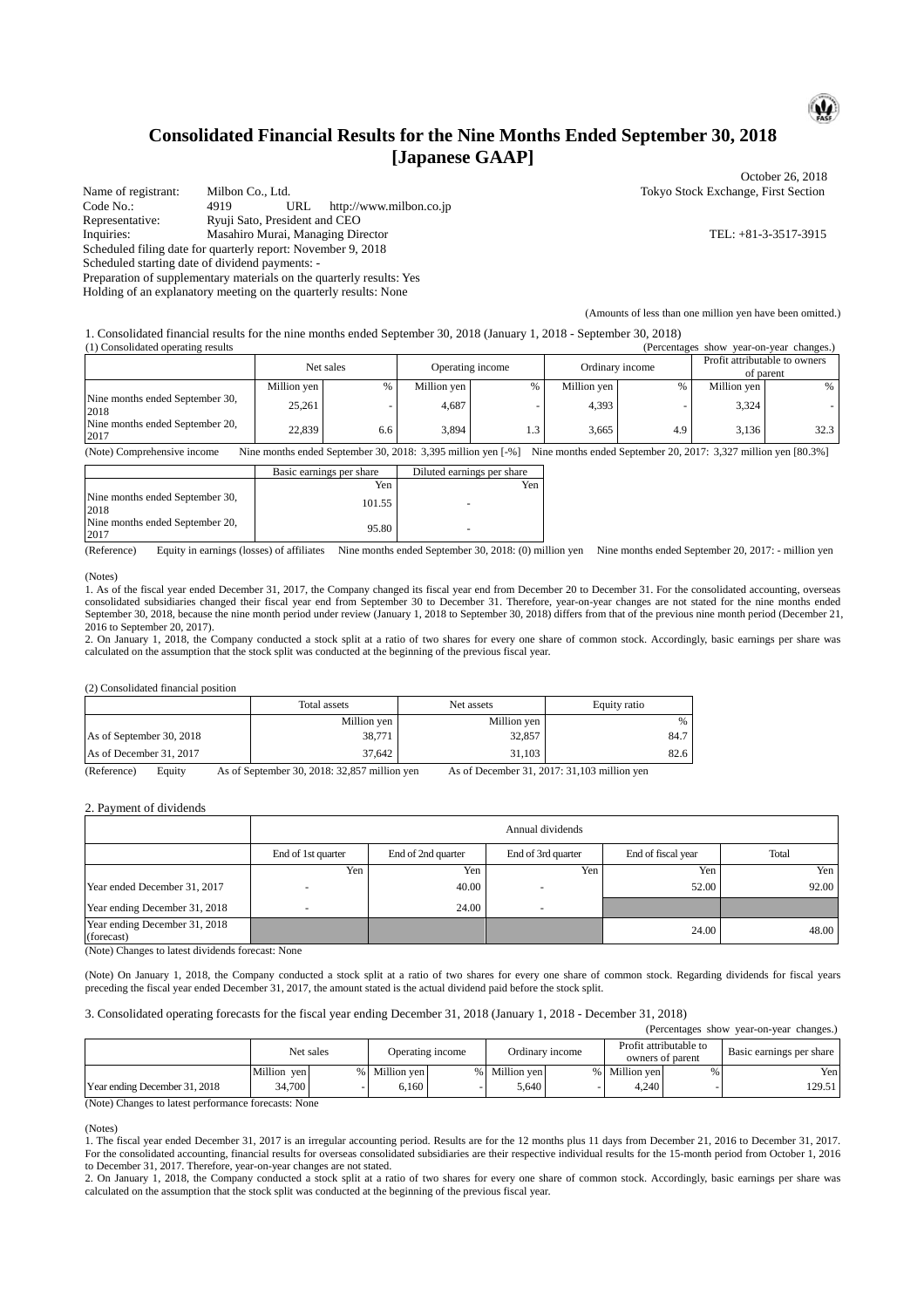\*Notes

(1) Significant changes in subsidiaries during the period

(changes in specified subsidiaries resulting in the change in the scope of consolidation) : None Exclude: 0 companies (Company name: )

(2) Application of accounting methods specific to the preparation of quarterly consolidated financial statements: No

(3) Changes in accounting policies, changes in accounting estimates and retrospective restatements

| 1) Changes in accounting policies due to amendment to the      |          |
|----------------------------------------------------------------|----------|
| accounting standards, etc.                                     | : None   |
| 2) Changes in accounting policies other than those in 1) above | : None   |
| 3) Changes in accounting estimates                             | $:$ None |

4) Retrospective restatements : None

(4) Number of shares issued (common stock)

- 1) Number of shares issued at the end of the period (including treasury shares)
- 2) Number of treasury shares at the end of the period  $\overline{A}$  As of
- 3) Average number of shares during the period (cumulative)

| сеннитан уст                                                                                                                                                                 | $\sigma$ dedictituel 30. $\Delta$ 010 | $\Omega$ concilidei 20. 2017 |  |
|------------------------------------------------------------------------------------------------------------------------------------------------------------------------------|---------------------------------------|------------------------------|--|
| (Note) On January 1, 2018, the Company conducted a stock split at a ratio of two shares for every one share of common stock. Accordingly, the number of shares issued at     |                                       |                              |  |
| the end of the period, the number of treasury shares at the end of the period, and the average number of shares during the period were calculated on the assumption that the |                                       |                              |  |
| stock split was conducted at the beginning of the previous fiscal year.                                                                                                      |                                       |                              |  |

\*These financial statements are not subject to the review of the quarterly financial statements by a certified public accountant or an audit corporation.

\*Explanation on the appropriate use of operating forecasts and other special instructions

Operating forecasts and other statements regarding the future presented in these materials are based on information currently available and certain assumptions deemed to be reasonable, and actual performance may differ substantially due to various factors.

As of As of<br>September 30, 2018  $\begin{array}{|l} \hline \text{33,117,234 shares} & \text{As of} \\ \text{December 30, 2018} & \text{33,117,234 shares} \end{array}$ As of<br>December 31, 2017 33,117,234 shares As of<br>September 30, 2018 377,444 shares As of<br>December 31, 2017<br>Nine months ended 22,740,006, Nine months ended As of<br>December 31, 2017 376,572 shares Nine months ended<br>September 20, 2018  $32,740,096$  shares  $\frac{N}{2}$   $\frac{N}{2}$   $\frac{1}{2}$   $\frac{20,2017}{20,2017}$ 32,742,592 shares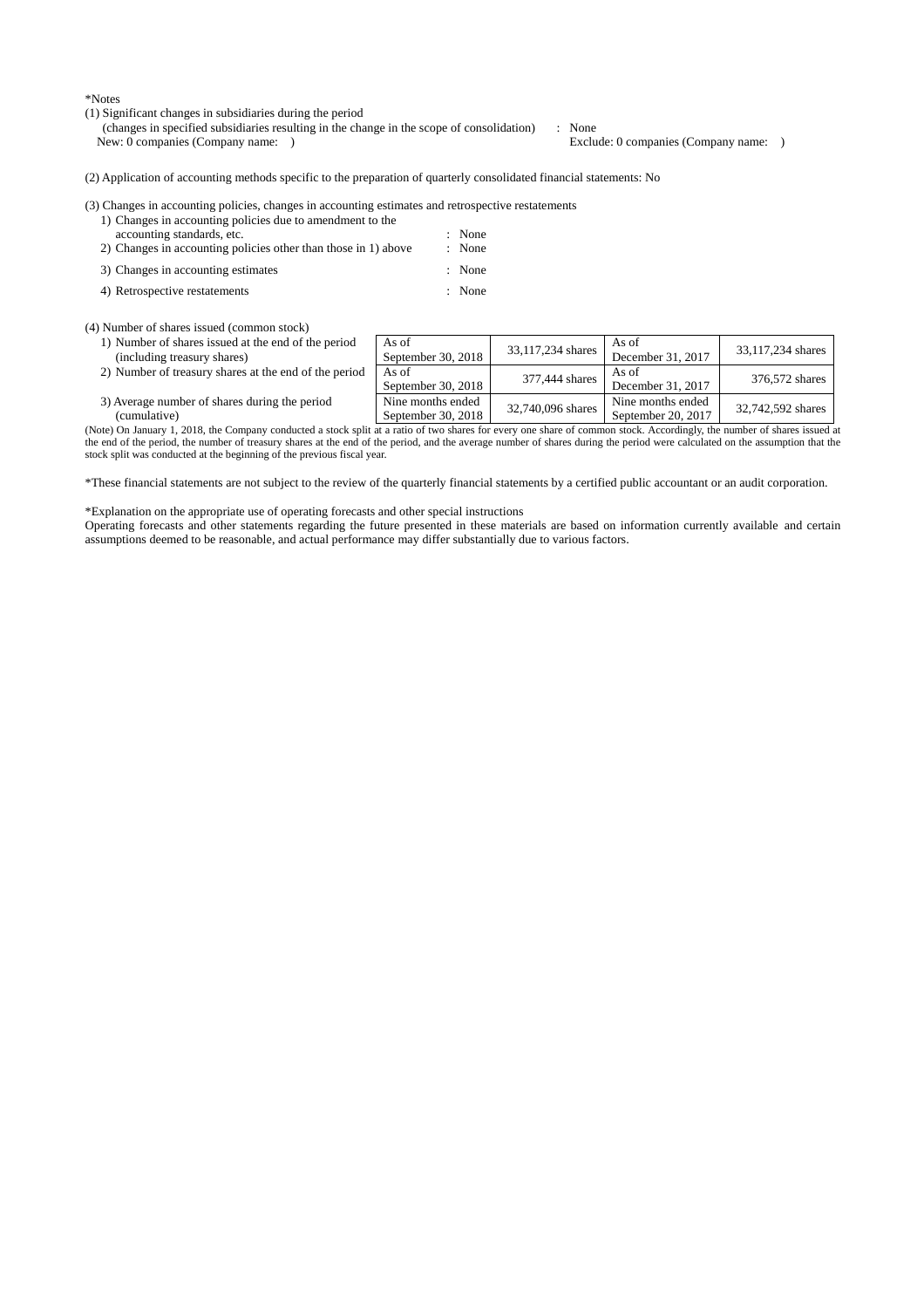## Contents of supplementary materials

| (1) |                                                           |  |
|-----|-----------------------------------------------------------|--|
| (2) |                                                           |  |
| (3) |                                                           |  |
| 2.  |                                                           |  |
| (1) |                                                           |  |
| (2) |                                                           |  |
|     | Quarterly Consolidated Statements of Earnings             |  |
|     |                                                           |  |
|     | Quarterly Consolidated Statements of Comprehensive Income |  |
|     |                                                           |  |
| (3) |                                                           |  |
|     |                                                           |  |
|     |                                                           |  |
|     |                                                           |  |
|     |                                                           |  |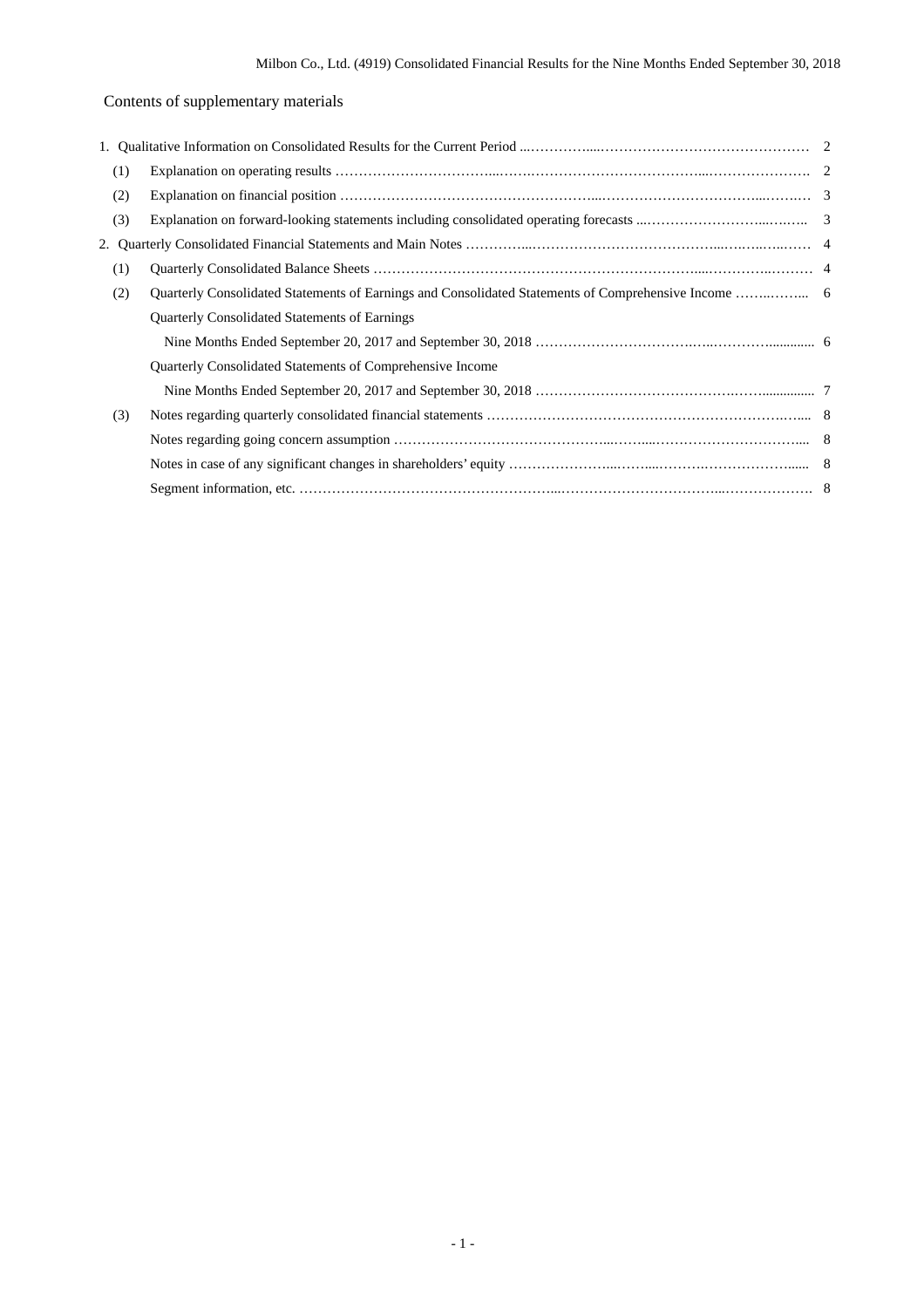- 1. Qualitative Information on Consolidated Results for the Current Period
- (1) Explanation on operating results

Starting in the previous fiscal year, the Company changed its fiscal year end from December 20 to December 31. Additionally, the Company's consolidated subsidiaries changed their fiscal year end from September 30 to December 31. These changes give the Company and all of its consolidated subsidiaries the same fiscal year end. While the third quarter of the fiscal year under review covers the nine month period from January 1, 2018 to September 30, 2018, the third quarter of the previous fiscal year covered the nine month period from December 21, 2016 to September 20, 2017 (for consolidated subsidiaries, the period of October 1, 2016 to June 30, 2017). Therefore, year-on-year comparisons are not stated.

During the nine month period ended September 30, 2018, the Japanese economy continued on a moderate recovery trend as personal consumption picked up amid improvement in the employment environment. The global economy is also generally on a recovery trend. However, concerns surround the overall economic outlook regarding the impact on the global economy, as a result of the tightened monetary policy of the U.S. and intensified trade friction between the U.S. and China.

Amid this environment, the Milbon Group is working with salons premised on the goal of "aiming to improve labor productivity by supporting lifetime hair designers who fulfill 'lifetime beauty' and enhance its dual time values."

During the nine month period ended September 30, 2018, the upgraded version of Aujua released in November 2017 continued to be very well received by the market. Additionally, the "milbon" brand, targeting the global market, also progressed steadily in salons, and the premium brand remained strong. Furthermore, the fashion color Ordeve Addicthy, which was launched in February of last year, also saw growth. In overseas markets, the East Asian region continued to show steady performance.

As a result of the above efforts, consolidated net sales during the nine month period ended September 30, 2018 amounted to 25,261 million yen, operating income was 4,687 million yen, ordinary income was 4,393 million yen, and profit attributable to owners of parent was 3,324 million yen.

Breakdown of net sales by product category and breakdown of net sales into domestic and overseas sales are shown below:

|                         |                                         |              |                    |                   |                                  | (Unit: Million yen)           |
|-------------------------|-----------------------------------------|--------------|--------------------|-------------------|----------------------------------|-------------------------------|
| Product category        | Nine months ended<br>September 20, 2017 |              | September 30, 2018 | Nine months ended | Increase<br>(decrease)<br>amount | Year-on-year<br>change $(\%)$ |
|                         | Amount                                  | Ratio $(\%)$ | Amount             | Ratio $(\%)$      |                                  |                               |
| Hair care products      | 13,210                                  | 57.9         | 14.800             | 58.6              |                                  |                               |
| Hair coloring products  | 8.360                                   | 36.6         | 9,080              | 35.9              | —                                |                               |
| Permanent wave products | 1,101                                   | 4.8          | 1,213              | 4.8               |                                  |                               |
| Others                  | 167                                     | 0.7          | 167                | 0.7               |                                  |                               |
| Total                   | 22,839                                  | 100.0        | 25,261             | 100.0             | –                                |                               |

[Breakdown of consolidated net sales by product category]

[Breakdown of net sales into domestic and overseas sales]

### (Unit: Million yen)

|                |        | Nine months ended<br>Nine months ended<br>September 20, 2017<br>September 30, 2018 |        | Increase<br>(decrease) | Year-on-year |            |
|----------------|--------|------------------------------------------------------------------------------------|--------|------------------------|--------------|------------|
|                | Amount | Ratio $(\%)$                                                                       | Amount | Ratio $(\%)$           | amount       | change (%) |
| Domestic sales | 19,580 | 85.7                                                                               | 21,328 | 84.4                   |              |            |
| Overseas sales | 3,259  | 14.3                                                                               | 3,933  | 15.6                   | –            |            |
| Total          | 22,839 | 100.0                                                                              | 25,261 | 100.0                  | –            |            |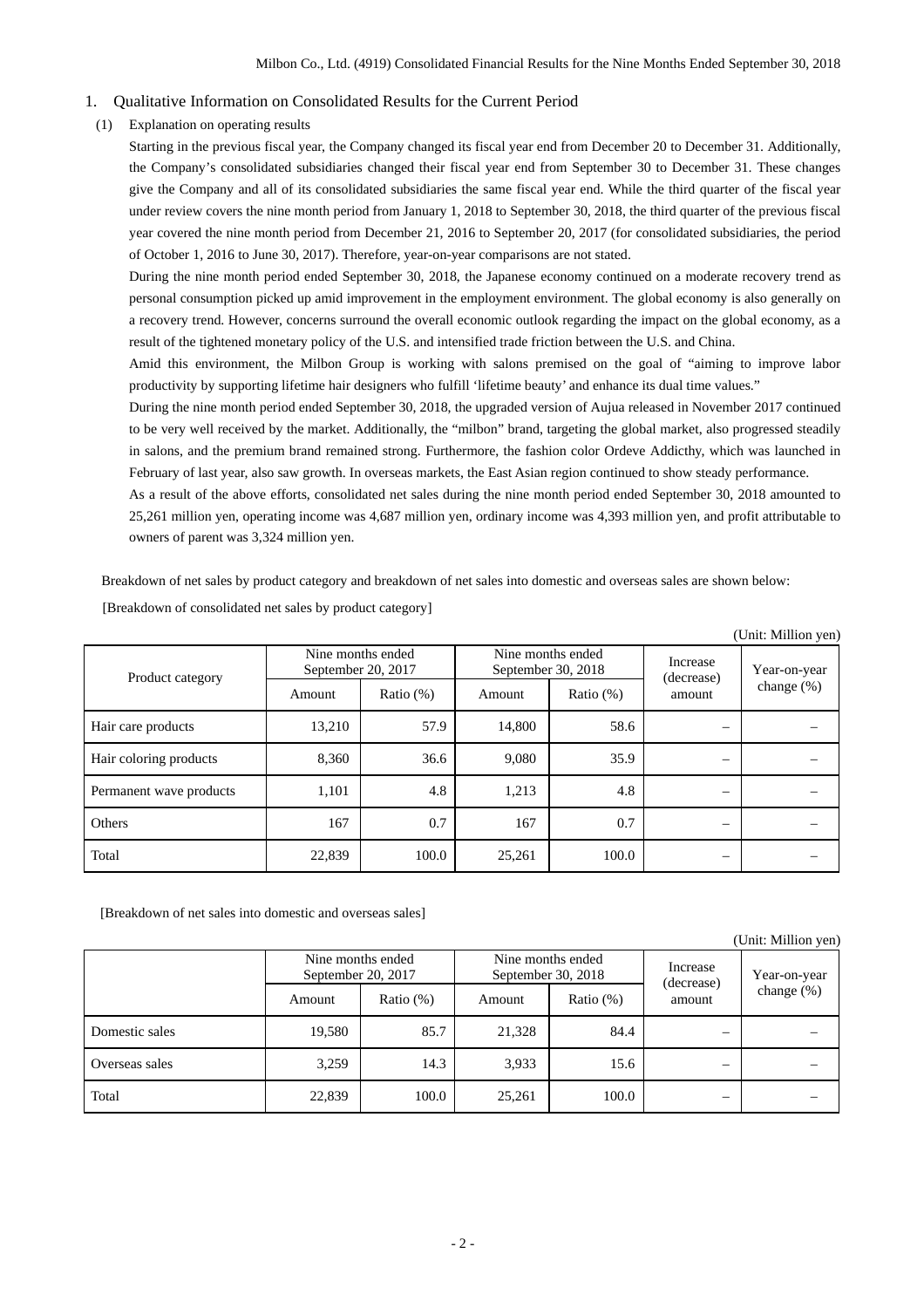### (2) Explanation on financial position

Total assets at the end of the nine month period ended September 30, 2018 increased by 1,128 million yen compared to the end of the previous fiscal year to 38,771 million yen.

Current assets increased by 1,148 million yen compared to the end of the previous fiscal year to 17,254 million yen. This was mainly due to the 1,852 million yen increase in cash and deposits, the 1,202 million yen increase in merchandise and finished goods and the 2,036 million yen decrease in notes and accounts receivable - trade.

Non-current assets decreased by 19 million yen compared to the end of the previous fiscal year to 21,516 million yen.

Current liabilities decreased by 712 million yen compared to the end of the previous fiscal year to 5,282 million yen. This was mainly due to the 580 million yen increase in income taxes payable, the 360 million yen increase in provision for bonuses, the 1,178 million yen decrease in accounts payable – other, the 277 million yen decrease in provision for sales returns and the 193 million yen decrease in accounts payable - trade.

Non-current liabilities increased by 87 million yen compared to the end of the previous fiscal year to 631 million yen.

Net assets increased by 1,754 million yen compared to the end of the previous fiscal year to 32,857 million yen. This was due mainly to the 1,687 million yen increase in retained earnings and the 104 million yen increase in valuation difference on available-for-sale securities attributable to factors such as higher prices of listed stocks.

As a result, the equity ratio changed from 82.6% at the end of the previous fiscal year to 84.7%. Net assets per share based on the total outstanding shares as of the end of the period under review increased from 949.99 yen per share at the end of the previous fiscal year to 1,003.60 yen per share.

(3) Explanation on forward-looking statements including consolidated operating forecasts In terms of the full-year forecast there are no changes to the previous consolidated operating forecasts, which were announced

on July 25, 2018.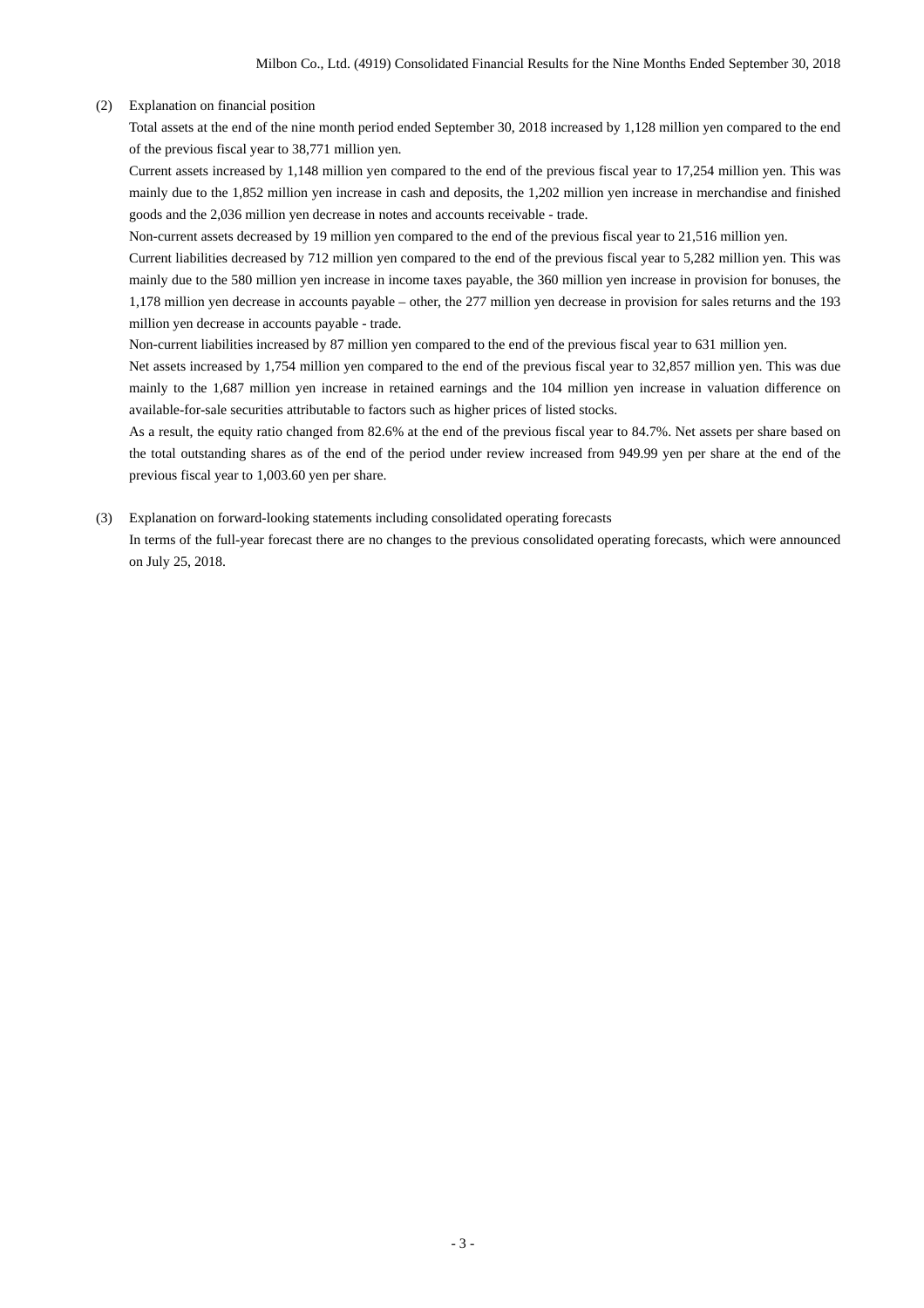### 2. Quarterly Consolidated Financial Statements and Main Notes

(1) Quarterly Consolidated Balance Sheets

|                                        |                                                   | (Thousand yen)                                             |
|----------------------------------------|---------------------------------------------------|------------------------------------------------------------|
|                                        | Previous Fiscal Year<br>(As of December 31, 2017) | <b>Current Third Quarter</b><br>(As of September 30, 2018) |
| Assets                                 |                                                   |                                                            |
| Current assets                         |                                                   |                                                            |
| Cash and deposits                      | 6,164,763                                         | 8,017,528                                                  |
| Notes and accounts receivable - trade  | 5,076,624                                         | 3,040,062                                                  |
| Merchandise and finished goods         | 2,991,885                                         | 4,193,949                                                  |
| Work in process                        | 57,709                                            | 57,657                                                     |
| Raw materials and supplies             | 1,025,671                                         | 1,139,554                                                  |
| Deferred tax assets                    | 458,893                                           | 496,141                                                    |
| Other                                  | 450,693                                           | 415,302                                                    |
| Allowance for doubtful accounts        | (119, 553)                                        | (105, 467)                                                 |
| Total current assets                   | 16,106,686                                        | 17,254,729                                                 |
| Non-current assets                     |                                                   |                                                            |
| Property, plant and equipment          |                                                   |                                                            |
| Buildings and structures, net          | 6,861,729                                         | 6,738,763                                                  |
| Machinery, equipment and vehicles, net | 2,169,817                                         | 2,183,520                                                  |
| Land                                   | 5,029,802                                         | 5,031,470                                                  |
| Construction in progress               | 12,981                                            | 14,186                                                     |
| Other, net                             | 552,412                                           | 573,751                                                    |
| Total property, plant and equipment    | 14,626,742                                        | 14,541,692                                                 |
| Intangible assets                      | 943,654                                           | 972,277                                                    |
| Investments and other assets           |                                                   |                                                            |
| Investment securities                  | 4,748,113                                         | 4,740,259                                                  |
| Net defined benefit asset              | 275,188                                           | 281,152                                                    |
| Deferred tax assets                    | 9,750                                             | 11,928                                                     |
| Other                                  | 996,332                                           | 1,023,094                                                  |
| Allowance for doubtful accounts        | (63, 862)                                         | (53, 556)                                                  |
| Total investments and other assets     | 5,965,522                                         | 6,002,879                                                  |
| Total non-current assets               | 21,535,919                                        | 21,516,849                                                 |
| <b>Total assets</b>                    | 37,642,605                                        | 38,771,578                                                 |
| Liabilities                            |                                                   |                                                            |
| <b>Current liabilities</b>             |                                                   |                                                            |
| Accounts payable - trade               | 1,145,987                                         | 952,739                                                    |
| Accounts payable - other               | 2,535,084                                         | 1,356,160                                                  |
| Income taxes payable                   | 786,252                                           | 1,366,707                                                  |
| Provision for sales returns            | 292,501                                           | 14,526                                                     |
| Provision for bonuses                  | 318,617                                           | 679,532                                                    |
| Other                                  | 916,809                                           | 912,624                                                    |
| Total current liabilities              | 5,995,253                                         | 5,282,291                                                  |
| Non-current liabilities                |                                                   |                                                            |
| Net defined benefit liability          | 47,859                                            | 53,806                                                     |
| Deferred tax liabilities               | 411,511                                           | 493,919                                                    |
| Other                                  | 84,614                                            | 83,794                                                     |
| Total non-current liabilities          | 543,986                                           | 631,520                                                    |
| <b>Total liabilities</b>               | 6,539,239                                         | 5,913,811                                                  |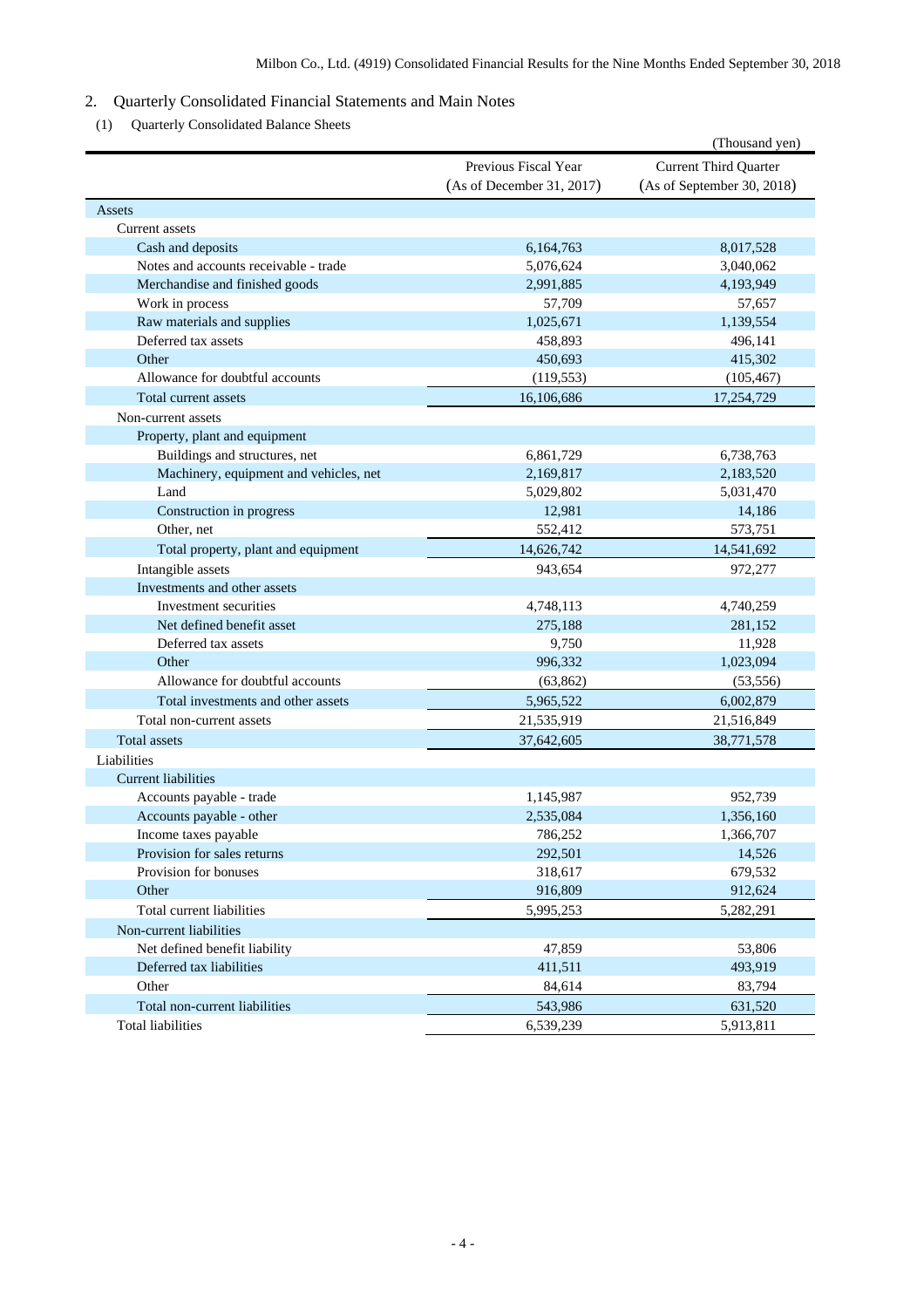|                                                          |                                                   | (Thousand yen)                                             |
|----------------------------------------------------------|---------------------------------------------------|------------------------------------------------------------|
|                                                          | Previous Fiscal Year<br>(As of December 31, 2017) | <b>Current Third Quarter</b><br>(As of September 30, 2018) |
| Net assets                                               |                                                   |                                                            |
| Shareholders' equity                                     |                                                   |                                                            |
| Capital stock                                            | 2,000,000                                         | 2,000,000                                                  |
| Capital surplus                                          | 200,066                                           | 200,491                                                    |
| Retained earnings                                        | 27,756,292                                        | 29,443,883                                                 |
| Treasury shares                                          | (554, 227)                                        | (558, 618)                                                 |
| Total shareholders' equity                               | 29,402,131                                        | 31,085,756                                                 |
| Accumulated other comprehensive income                   |                                                   |                                                            |
| Valuation difference on available-for-sale<br>securities | 1,332,021                                         | 1,436,350                                                  |
| Foreign currency translation adjustment                  | 381,392                                           | 360,833                                                    |
| Remeasurements of defined benefit plans                  | (12, 178)                                         | (25, 173)                                                  |
| Total accumulated other comprehensive income             | 1,701,234                                         | 1,772,010                                                  |
| Total net assets                                         | 31,103,366                                        | 32,857,767                                                 |
| Total liabilities and net assets                         | 37,642,605                                        | 38,771,578                                                 |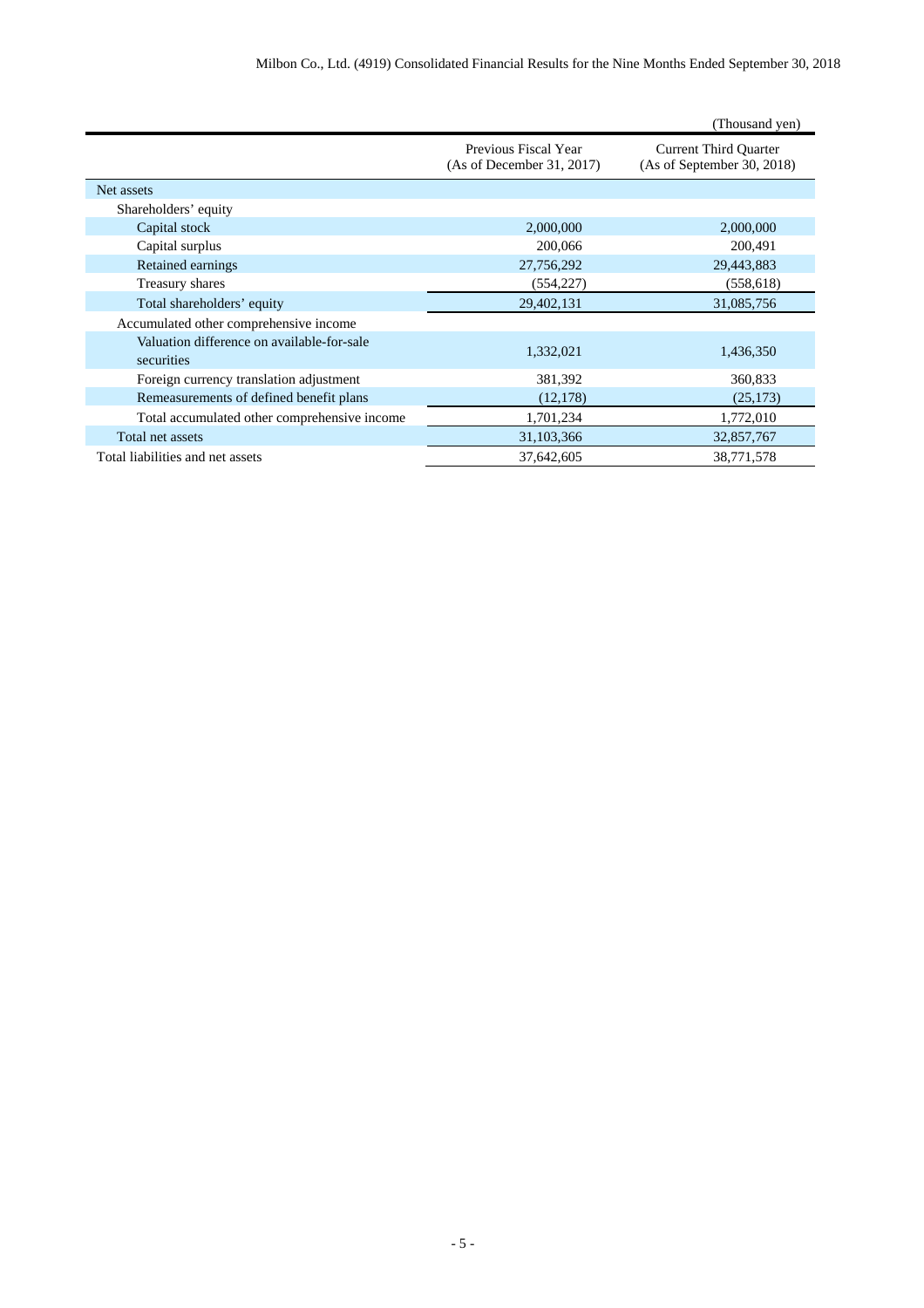# (2) Quarterly Consolidated Statements of Earnings and Consolidated Statements of Comprehensive Income Quarterly Consolidated Statements of Earnings

Nine Months Ended September 20, 2017 and September 30, 2018

|                                                      |                      | (Thousand yen)      |
|------------------------------------------------------|----------------------|---------------------|
|                                                      | Nine Months Ended    | Nine Months Ended   |
|                                                      | September 20, 2017   | September 30, 2018  |
|                                                      | (December 21, 2016 - | (January 1, 2018 -  |
|                                                      | September 20, 2017)  | September 30, 2018) |
| Net sales                                            | 22,839,995           | 25,261,684          |
| Cost of sales                                        | 7,328,699            | 7,601,789           |
| Gross profit                                         | 15,511,296           | 17,659,894          |
| Selling, general and administrative expenses         | 11,616,862           | 12,972,677          |
| Operating income                                     | 3,894,433            | 4,687,216           |
| Non-operating income                                 |                      |                     |
| Interest income                                      | 4,810                | 4,796               |
| Dividend income                                      | 42,559               | 31,432              |
| Foreign exchange gains                               | 27,792               |                     |
| Company house defrayment income                      | 50,732               | 43,851              |
| Gain on surrender of insurance                       | 14,439               | 3,255               |
| Subsidy income                                       |                      | 50,528              |
| Other                                                | 31,176               | 53,666              |
| Total non-operating income                           | 171,510              | 187,530             |
| Non-operating expenses                               |                      |                     |
| Share of loss of entities accounted for using equity |                      |                     |
| method                                               |                      | 382                 |
| Sales discounts                                      | 381,670              | 451,876             |
| Foreign exchange losses                              |                      | 29,377              |
| Depreciation                                         | 11,962               |                     |
| Other                                                | 6,685                | 86                  |
| Total non-operating expenses                         | 400,318              | 481,722             |
| Ordinary income                                      | 3,665,626            | 4,393,024           |
| Extraordinary income                                 |                      |                     |
| Gain on sales of non-current assets                  | 70                   | 229                 |
| Gain on sales of investment securities               | 788,540              | 310,341             |
| Total extraordinary income                           | 788,611              | 310,570             |
| <b>Extraordinary losses</b>                          |                      |                     |
| Loss on retirement of non-current assets             | 15,890               | 1,255               |
| Total extraordinary losses                           | 15,890               | 1,255               |
| Profit before income taxes                           | 4,438,347            | 4,702,340           |
| Income taxes - current                               | 1,354,095            | 1,375,290           |
| Income taxes - deferred                              | (52, 450)            | 2,443               |
| Total income taxes                                   | 1,301,644            | 1,377,733           |
| Profit                                               | 3,136,703            | 3,324,606           |
| Profit attributable to owners of parent              | 3,136,703            | 3,324,606           |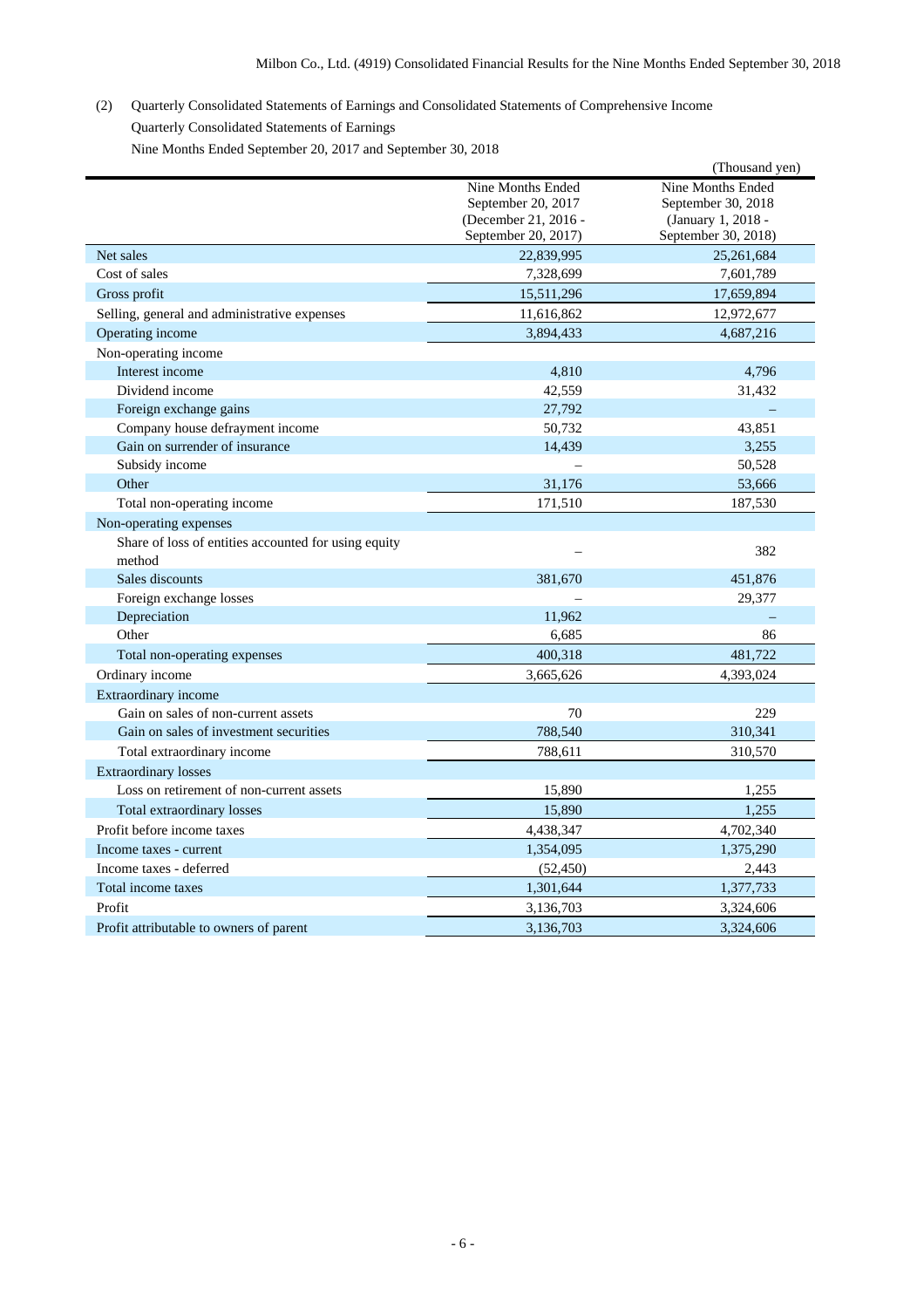Quarterly Consolidated Statements of Comprehensive Income

Nine Months Ended September 20, 2017 and September 30, 2018

|                                                          |                                                                                        | (Thousand yen)                                                                       |
|----------------------------------------------------------|----------------------------------------------------------------------------------------|--------------------------------------------------------------------------------------|
|                                                          | Nine Months Ended<br>September 20, 2017<br>(December 21, 2016 -<br>September 20, 2017) | Nine Months Ended<br>September 30, 2018<br>(January 1, 2018 -<br>September 30, 2018) |
| Profit                                                   | 3,136,703                                                                              | 3,324,606                                                                            |
| Other comprehensive income                               |                                                                                        |                                                                                      |
| Valuation difference on available-for-sale securities    | 10,269                                                                                 | 104,329                                                                              |
| Foreign currency translation adjustment                  | 202,190                                                                                | (20, 558)                                                                            |
| Remeasurements of defined benefit plans, net of tax      | (21, 536)                                                                              | (12,994)                                                                             |
| Total other comprehensive income                         | 190,923                                                                                | 70,776                                                                               |
| Comprehensive income                                     | 3,327,627                                                                              | 3,395,383                                                                            |
| Comprehensive income attributable to                     |                                                                                        |                                                                                      |
| Comprehensive income attributable to owners of<br>parent | 3,327,627                                                                              | 3,395,383                                                                            |
| Comprehensive income attributable to                     |                                                                                        |                                                                                      |

non-controlling interests – –